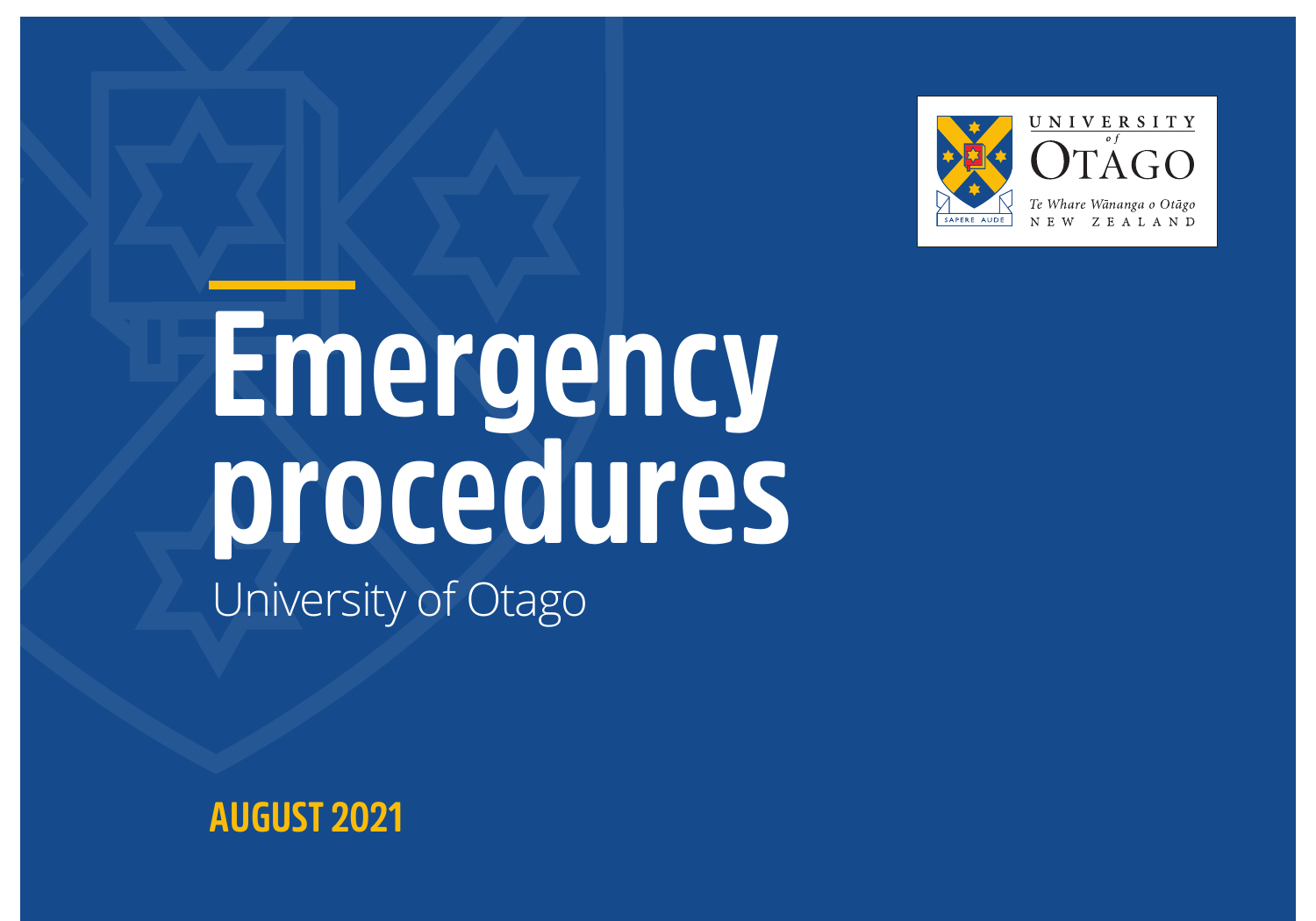## **Medical emergency**

- 1. Call out for the assistance of a first aider if you are not confident or trained.
- 2. **CALL 111 (1-111 from University phone)** and state type of medical emergency. Provide as much detail of the event as you can, i.e. possible cardiac or respiratory arrest, accident, mental health episode, seizure etc.
- 3. State the exact location of the victim. This location is:

The nearest intersection is:

Send someone to show the ambulance staff into building.

- 4. If the medical emergency involves any kind of poison/ hazardous substance contact National Poisons Centre on 0800 764 766.
- 5. If you are trained or confident in first aid, provide emergency assistance until the arrival of an ambulance or qualified medical expert.

#### **Stay calm, stop and think**

- **D** Check area for any **dangers** before entering area.
- **R** Check **response** levels of injured party.
- **S Send** for help immediately if no response.

#### **Remember the ABCs of first aid**

- **A** Check **airway** is clear.
- **B** Check for **breathing**, heartbeat and apply CPR if necessary.
- **C** Check **circulation** and check for bleeding apply pressure if necessary.

The nearest defibrillator to our location is:

6. Contact Campus Watch on 0800 479 5000 (x 5000 from University phone) if an ambulance has been called.

### **Medical emergency**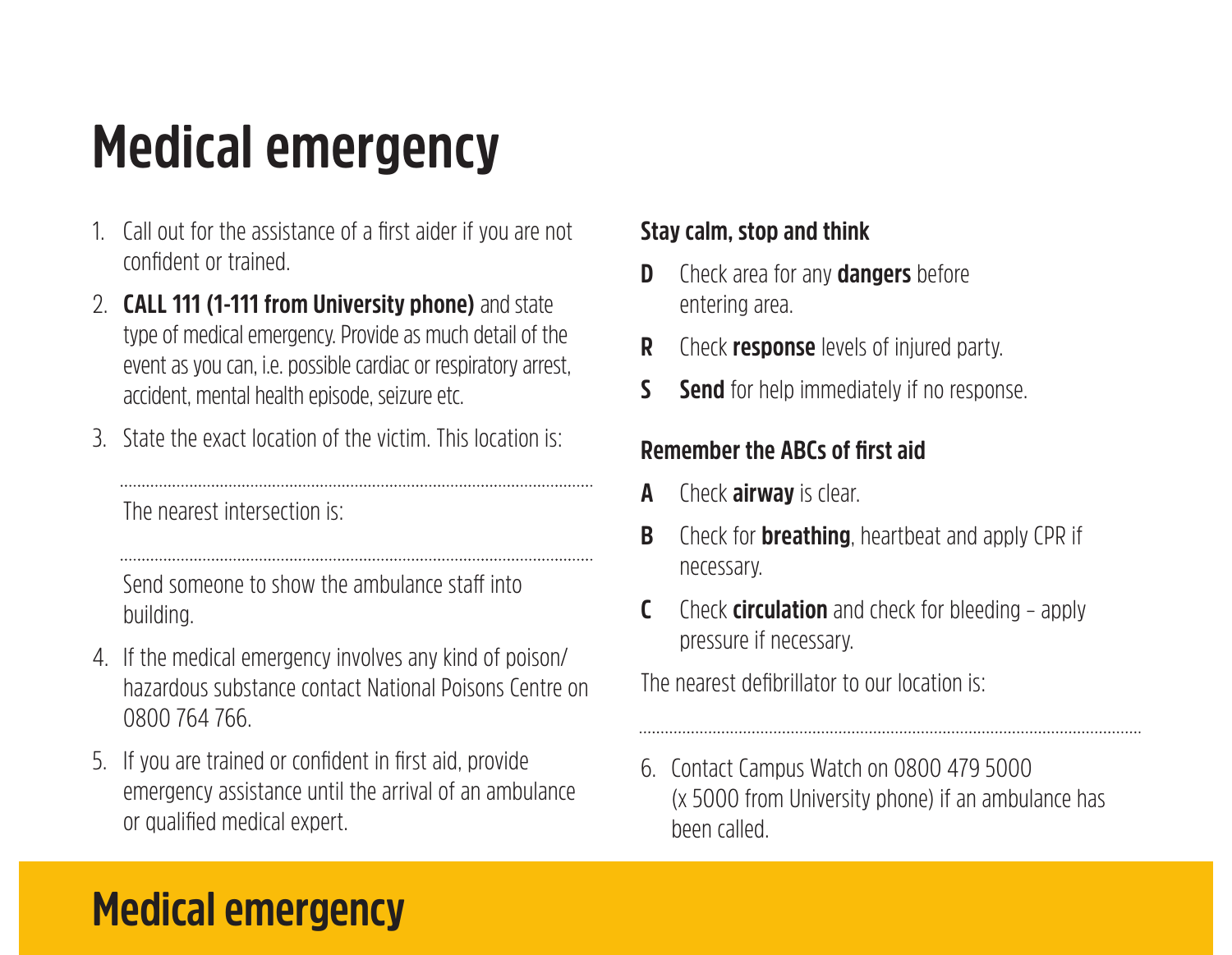### **Fire and evacuation procedures**

#### **If you see or suspect a fire, remember RACE**

- 1. **REMOVE** anyone from immediate danger.
- 2. **ACTIVATE** the nearest fire alarm

**CALL 111** (1-111 from University phone)

#### State location of **"FIRE"**, giving **exact location** and **type of fire**.

This location is:

Speak clearly, stay calm.

- 3. **CONTAIN** fire by closing doors and turning off machinery or processes **(only if it is safe to do so).**
- 4. **EXTINGUISH** the fire but only if it is safe to do so, **DO NOT** put yourself at risk.

If the fire is uncontrollable – **EVACUATE IMMEDIATELY!**

Contact Campus Watch on 0800 479 5000 (x 5000 from University phone) if the Fire Service has been called.

#### **On the sounding of the fire alarm:**

- Leave the building immediately by the nearest escape route.
- Report to your designated assembly area.
- Remain until the **"ALL CLEAR"** is given by either the Fire Service or Building Warden.

#### **Fire and evacuation procedures**

The nearest fire escape route is:

| The alternative fire escape route is: |
|---------------------------------------|
| The assembly area is:                 |
| The Building Fire Warden is:          |
| Phone:                                |

### **Fire and evacuation procedures**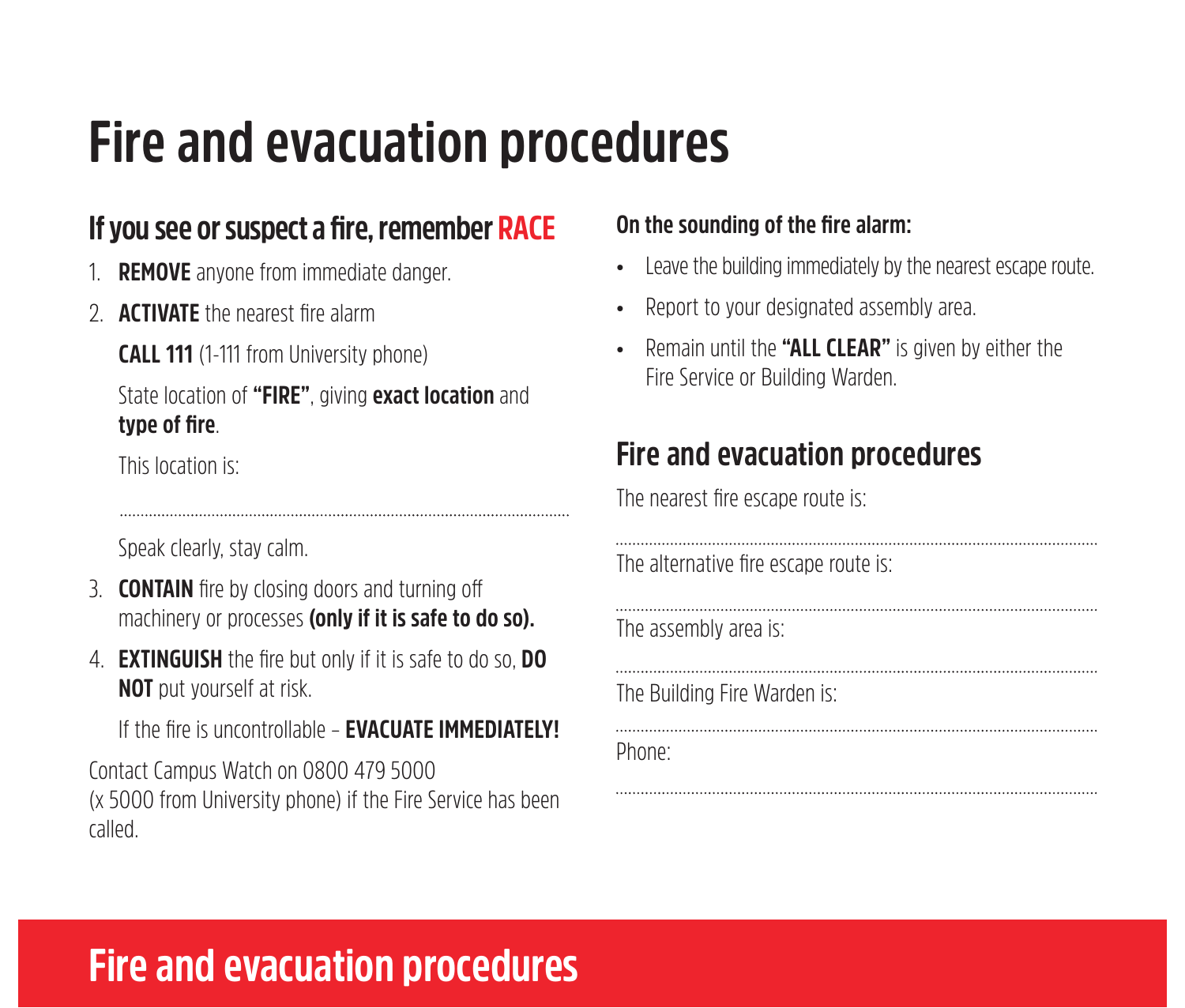### **Earthquake**

#### **During an earthquake**

#### **Remove anyone from immediate danger, if it is safe to do so.**

#### **If inside**

- 1. Stay inside.
- 2. Don't use lifts or stairs.
- 3. Take only a few steps and take shelter under desks, or down beside an internal wall.
- 4. If in a theatre or lecture hall stay in your seats protecting your head and neck. Do not rush for the exits.
- 5. Stay clear of large areas with glass atriums or glass roofs.
- 6. Keep away from windows or objects that could fall on you.



#### **If outside**

- 1. Stay outside.
- 2. Take only a few steps and take shelter clear of buildings, trees, power lines or other potential hazards.
- 3. If driving pull over and stop.

#### **When the earthquake stops**

- 1. Check for signs of fire, hazardous material spill or major structural damage.
- 2. If you see sparks, broken wires or evidence of electrical system damage, turn off the electricity at the main fuse, if it is safe to do so.
- 3. Account for all staff, students and visitors if possible. Treat any minor injuries.
- 4. Do not evacuate unless area is immediately threatened or you are instructed to do so.

#### **Do not use lifts – use stairwells**

5. Await instructions.

#### **Expect after shocks**

### **Earthquake**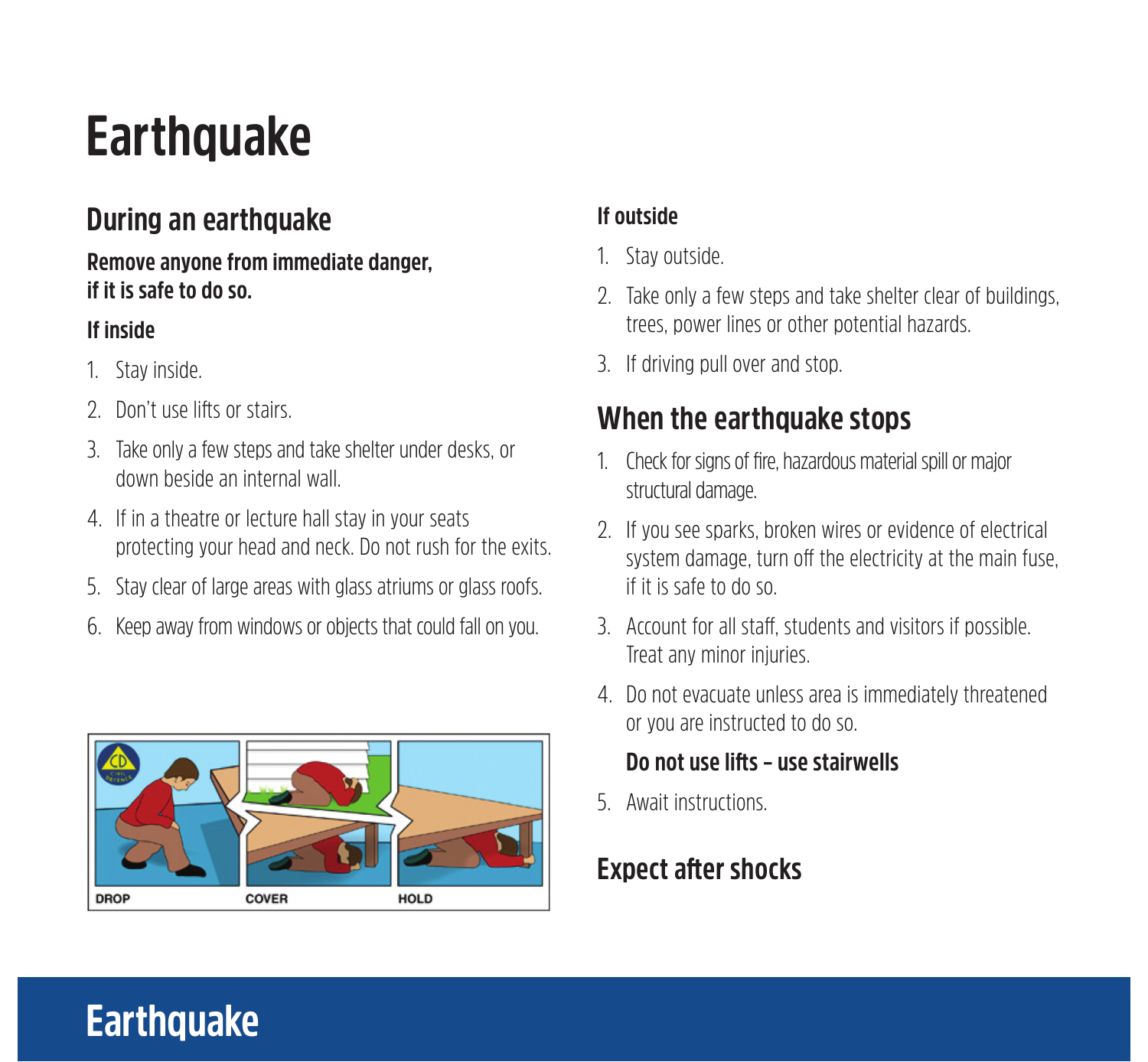## **Chemical (hazardous substance) spill/release**

#### **Major chemical spill/release**

#### **(Immediate threat to others in building, e.g. risk of explosion/fire, release of flammable, toxic or otherwise hazardous gases or fumes)**

- 1. **WARN** others in the vicinity, evacuate area and close the doors.
	- If it is safe to do so, assist any injured personnel: turn off equipment, sources of ignition and/or isolator switches.
- 2. **ACTIVATE** nearest fire alarm and evacuate the building (see FIRE AND EVACUATION PROCEDURES).
	- If it is safe to do so, assist injured/disabled personnel to safe place and report location to Building Fire Warden.
- 3. From a safe place, **CALL 111 (1-111 from University phone)** to inform Emergency Services – if possible, provide details of substance(s) involved and exact location of incident within building.
- 4. Contact Campus Watch on 0800 479 5000 (x 5000 from University phone) and the Building Fire Warden and advise what has happened as soon as possible after Emergency Services have been contacted.
- 5. Any injured or potentially contaminated personnel should be checked by Emergency Services before leaving – **DO NOT** transport anyone to the Hospital.

#### **Minor chemical or radioactive material spill/release**

#### **(No significant threat to others beyond the immediate vicinity of spill)**

- 1. Clean-up procedures should be in place where chemicals are in use.
	- Only attempt to clean up spills if you have the appropriate training and equipment to do so.
	- For assistance or advice contact your Laboratory Supervisor or Laboratory Manager.

#### **Departmental contact(s):**

### **Chemical (hazardous substance) spill/release**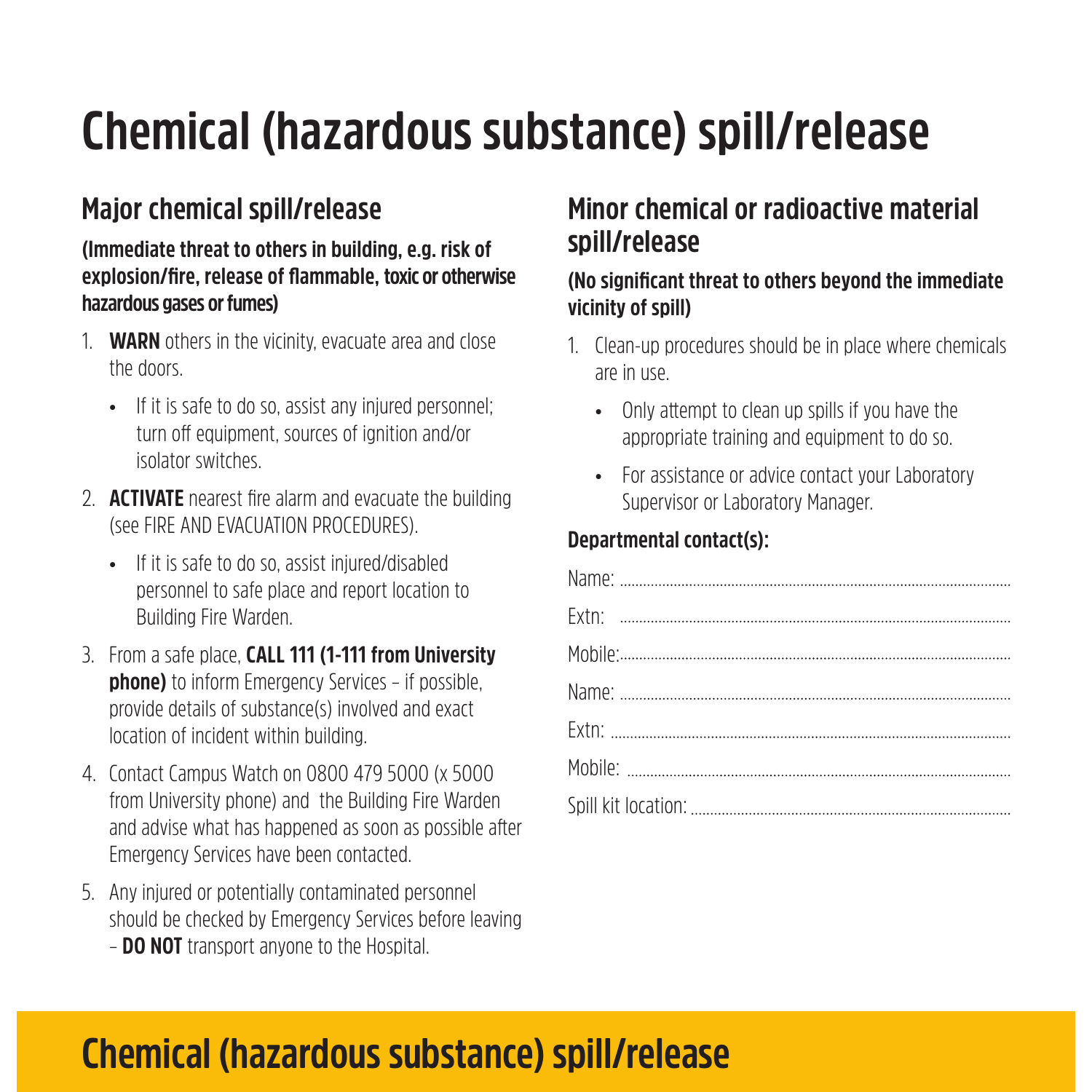### **Gas leak (LPG or natural gas)**

#### **Liquid Petroleum Gas (LPG)**

**LPG is odourised to give it a distinctive smell that is detectable well below hazardous levels and this is usually how leaks of LPG are detected.**

The appropriate response depends on the circumstances under which it is detected, as follows:

- **A You detect an LPG leak on entry into a room (especially if it has been unoccupied for a long period, e.g. overnight):**
- 1. **STOP** and **LEAVE** the area immediately, closing doors behind you.
- 2. Activate the nearest fire alarm, evacuate building (follow **FIRE AND EVACUATION PROCEDURES)**, and do the following;
	- From a safe place, **CALL 111 (or 1-111 from University phone)** and inform the Fire Service there is a suspected GAS LEAK.
	- Contact Campus Watch on 0800 479 5000 (x 5000 from University phone) and your Building Fire Warden as soon as possible after Emergency Services have been alerted.
- **B You have detected an LPG leak while present in a room:**
- 1. **WARN** others in the vicinity and **CHECK** for obvious sources (e.g. gas taps, gas equipment, cylinders).
- 2. If possible, turn off source of leak, or activate gas isolator switch (if one is present).
- 3. If source cannot be identified or turned off, or is not confined to your room/area, follow instructions in (A) above, turning off any sources of ignition and/or gas isolator switches as you leave.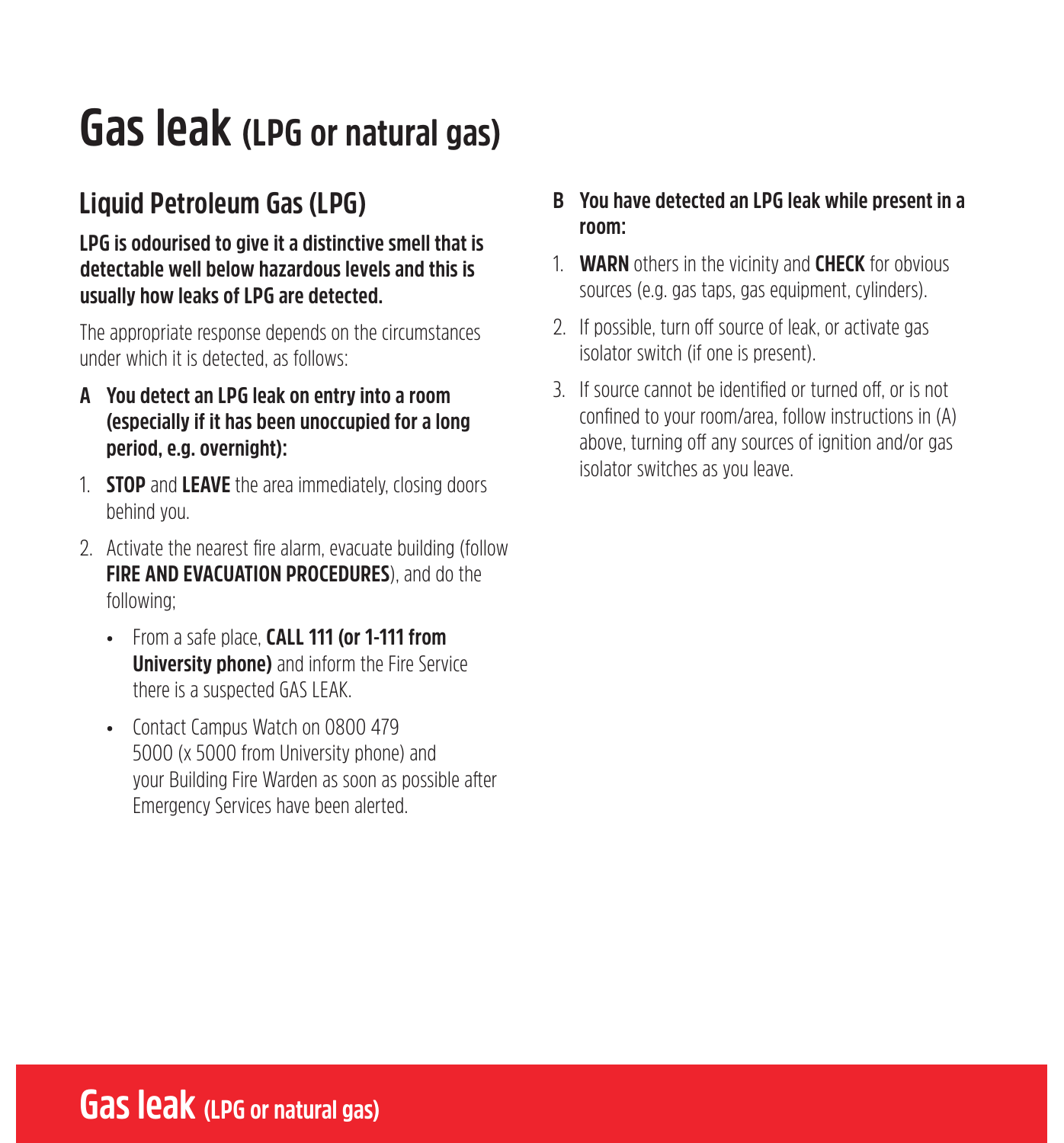### **Threatening behaviour (physical/verbal) Unwanted media attention**

#### **Threatening behaviour Obey instructions – keep calm**

- 1. Remove yourself and others from immediate danger if possible and it is safe to do so.
- 2. Do not argue or try to negotiate do what is asked
- 3. **DO NOT** take risks do not try to disarm or struggle with the person.
- 4. Observe the aggressor for:
	- physical features or clothing worn
	- distinguishing features, voice or tattoos
	- any weapons
	- anything touched or taken
	- escape route, vehicle.
- 5. **If you feel unsafe at any time immediately CALL 111 (1-111 from University phone) and ask for the Police.**
- 6. When able, notify Campus Watch on 0800 479 5000 (x 5000 from a University phone) giving exact location and details of events.
- 7. Write down all you observed.

#### **Unwanted media attention**

If you are approached by people from the media, ask them to identify themselves and the organisation they work for.

You do not have to answer any questions or be interviewed or filmed if you do not wish to.

#### **For assistance, please call the Media Office on x 5452.**

If you feel intimidated, or threatened, by a reporter please call Campus Watch on 0800 479 5000 (x 5000 from University phone).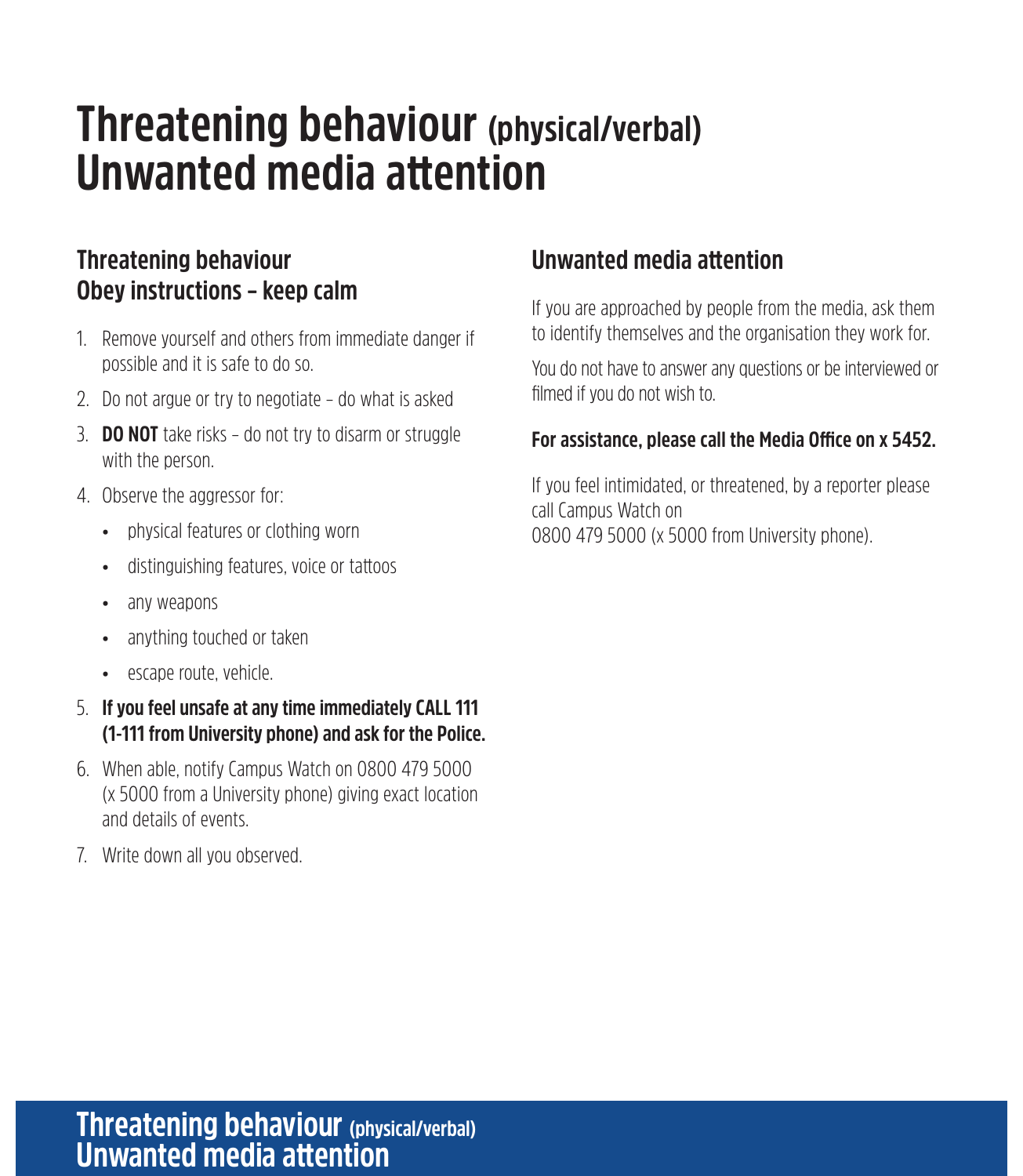## **Bomb Threat**

#### **Keep calm – treat as genuine**

- 1. Remain **calm** and be **polite**.
- 2. **Listen carefully.**
- 3. Don't allow others to interrupt you and don't interrupt the caller.
- 4. If possible, notify someone else that a threatening call is being made while the caller is on the line. Get them to contact Campus Watch on 0800 479 5000 (x 5000 from University phone).
- 5. Try and get information. Don't argue with the caller.

#### **If possible, ask and record answers to:**

- Where is the bomb?
- What time will it explode?
- What does it look like?
- What will cause it to explode?
- What kind of bomb is it?
- Why did you place the bomb?

#### **Note anything about the caller:**

- Age, gender, race
- Speech
- Accent
- Background noise

If a suspicious object or area is found –

#### **LEAVE IT AS IT IS**

Contact Campus Watch on 0800 479 5000 (x 5000 from a University phone) giving exact location and details of events.

### **Bomb threat**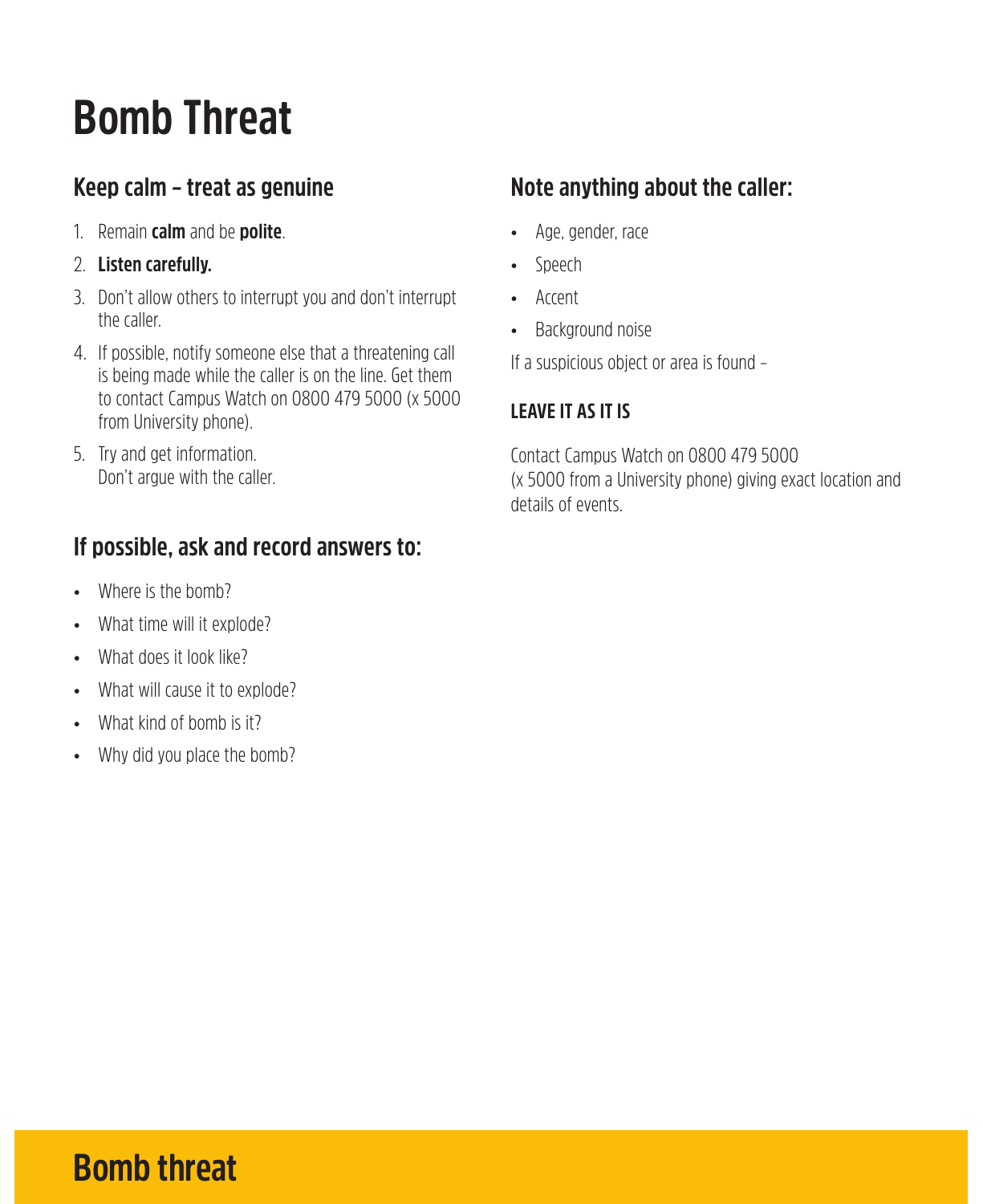## **Suspicious objects / suspicious mail**

#### **What constitutes a suspicious letter or package?**

- It is unexpected or from someone unfamiliar to you.
- Exhibits powdery substance on the outside of the package or letter.
- Has no return address or one that cannot be verified as legitimate.
- Is marked with restrictive endorsements such as "Personal" or "Confidential".
- Has excessive postage, handwritten or poorly typed address, incorrect titles or titles with no name, or misspellings of common words.
- Contains protruding wires, strange odours or stains.
- Shipped with an unusual amount of tape.
- Has an unusual weight, given the size, or is lopsided or oddly shaped.

#### **What to do if you receive or find a suspicious package or parcel:**

- **DO NOT OPEN!**
- Handle with care. Do not shake or bump.
- Isolate the package or parcel immediately remove other people from the area.
- Immediately call Campus Watch on 0800 479 5000 (x 5000 from a University phone) giving exact location and details of events.

#### **If you open a parcel that appears to be contaminated:**

- Do not move the parcel.
- Contact Campus Watch on 0800 479 5000 (x 5000 from a University phone) giving exact location and details of events.
- Turn off fans, window air conditioners or space heaters.
- Isolate the area. Evacuate the adjoining areas.
- Anyone in contact with the parcel should remain isolated in an area adjacent to the original location and wait for additional instructions from emergency responders.

### **Suspicious objects / suspicious mail**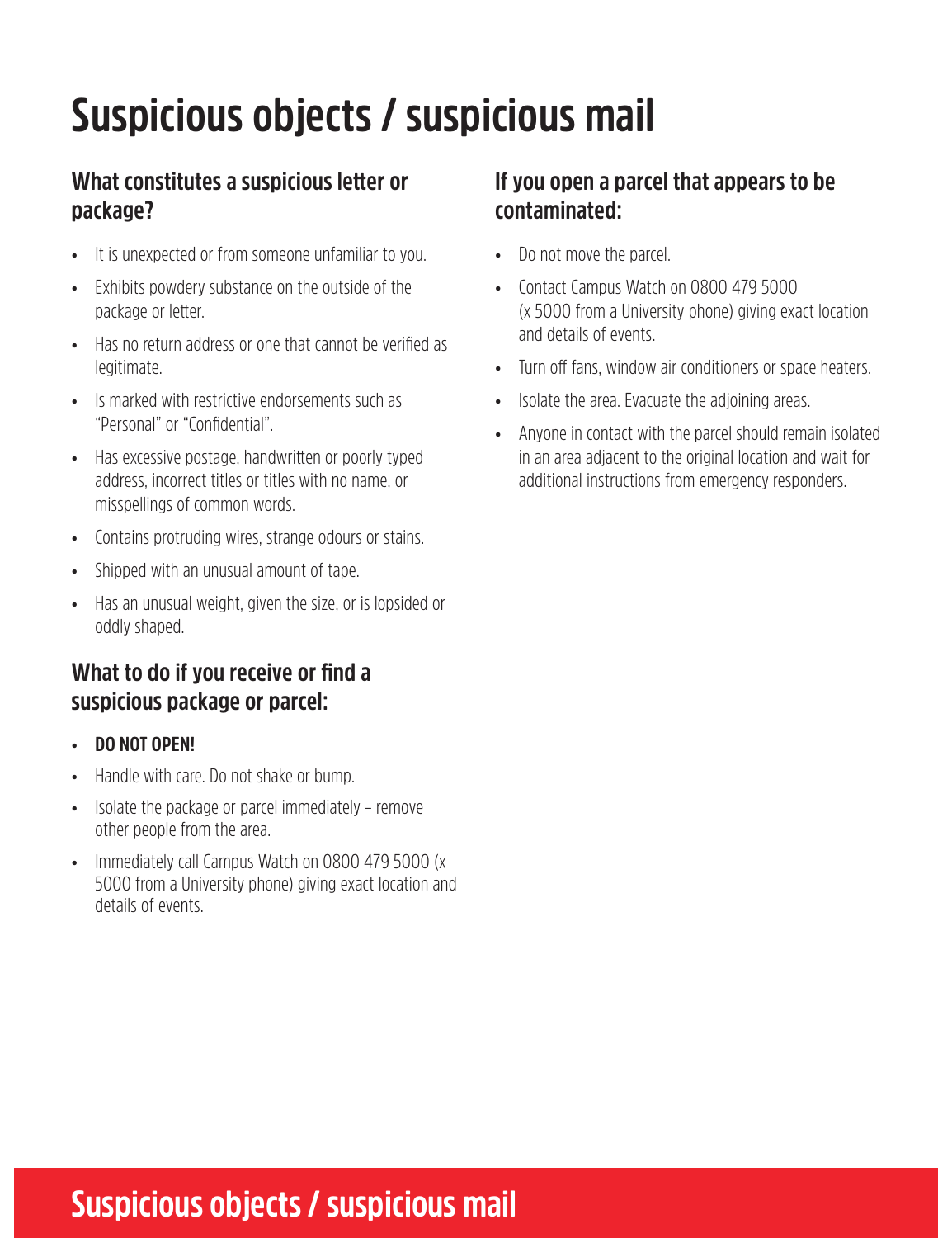## **Blood, bodily fluids or infectious agents**

#### **In case of contact with BLOOD, BODILY FLUIDS or INFECTIOUS AGENTS**

An exposure is when someone is in contact with blood or other body fluids such as a splash or injury by a needle stick or other instrument and this may involve skin, eyes, mouth or any other part of the body.

If you are exposed:

- 1. If skin is splashed or penetrated, wash the area well with running water.
- 2. If the eyes are contaminated, rinse the eyes using the emergency eye wash facility.
- 3. If there is a splash into the mouth spit it out and rinse thoroughly.
- 4. Contact your supervisor or manager immediately.
- 5. Document the date and time of exposure, how the incident occurred and the contact name of the source if known. Report the incident into the University online incident system.
- 6. Seek follow up with the Occupational Health Team or your GP if the wound does not heal.

#### **Actions required by manager/supervisor**

- 1. Ensure body area has been washed.
- 2. Arrange for blood to be taken from the individual as soon as possible.
- 3. If exposed to human blood or body fluid:
- staff should contact the Occupational Health Team: ohn@otago.ac.nz
- students should contact Student Health: 03 479 8212
- refer to the Blood and Bodily Fluid Exposure Policy: otago.ac.nz/administration/policies/otago056867

#### **Fluid spills -**

#### **Clean-up procedure**

- Wear appropriate Personal Protective Equipment (PPE) (minimum gloves).
- Carefully cover the spill with an absorbent material, such as paper towels, to prevent splashing.
- Decontaminate the area of the spill using an appropriate disinfectant, e.g. bleach, virkon. When pouring disinfectant over the area always pour gently and work from the edge of the spill towards the centre to prevent the contamination from spreading out.
- Wait 10 minutes to ensure adequate decontamination, and then carefully wipe up the spilled material.
- Disinfect all mops and cleaning tools after the job is done.
- Dispose of all contaminated materials appropriately.
- Wash your hands thoroughly with soap and water immediately after the clean-up is complete.
- Sharp: Such as needles, scalpels, broken glass must be disposed of in sharps bins.

If unsure, please contact your Department Laboratory Manager.

### **Blood, bodily fluids or infectious agents**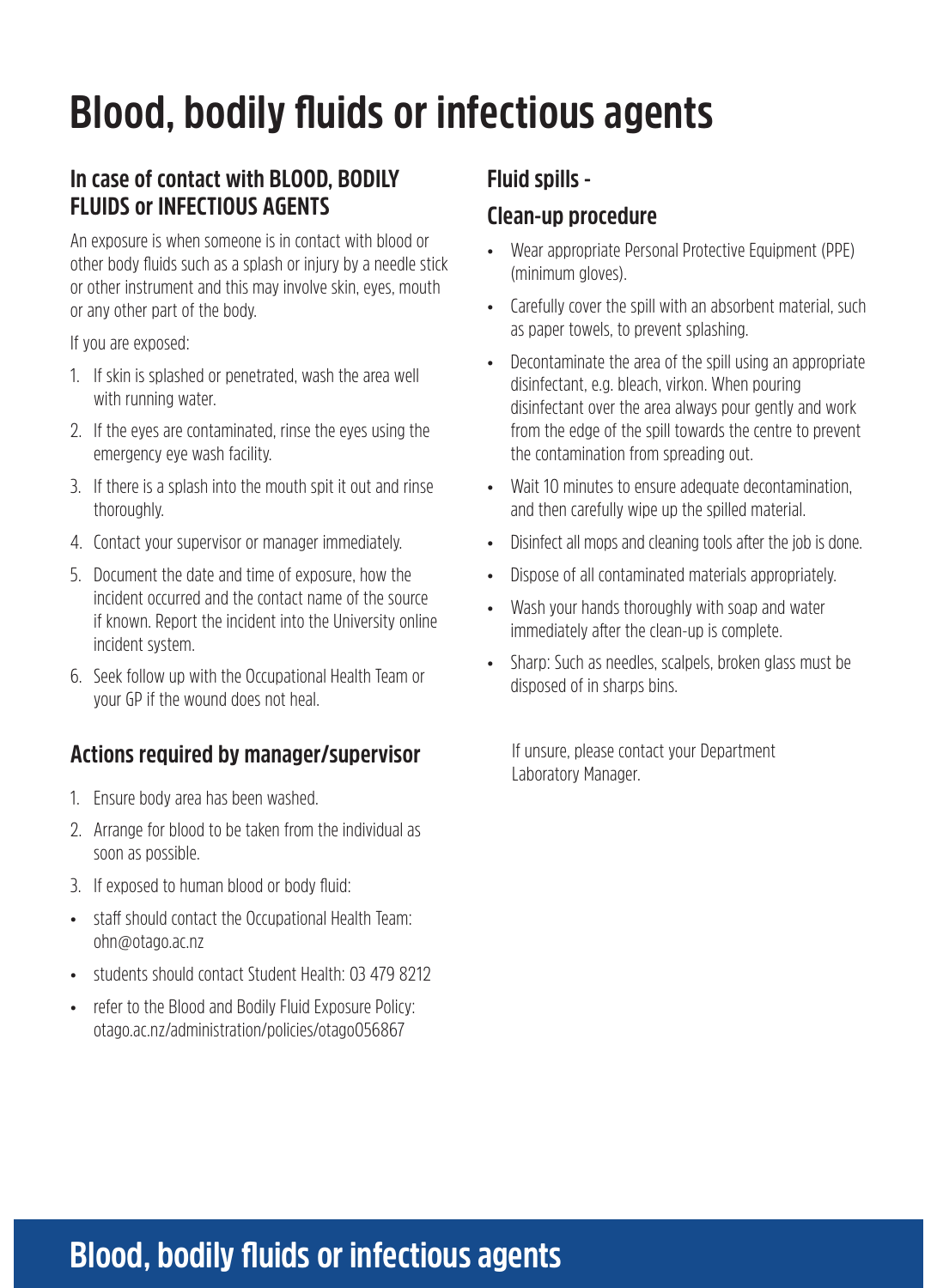## **Active shooter**

#### **Run – Hide – Fight**

**RUN** – to a place of safety.

- Have an escape route and plan in mind.
- Leave your belongings behind.
- Keep your hands visible.

**HIDE** – if unable to run from the area, hide.

- Hide in an area out of the shooter's view
- Block entry to your hiding place and lock the doors.
- Silence your cell phone.
- Turn off lights, radios, computer monitors.

#### **FIGHT**

As a last resort and only when your life is in imminent danger.

- Attempt to incapacitate the shooter.
- Act with physical aggression using whatever items you can, throw items at the active shooter or try and overpower them.

#### **Call Police on 111 when it is safe to do so.**

Try and note:

- Location of shooter.
- Number of shooters.
- Physical description of shooters.
- Number and types of weapons.
- Number of potential victims at the location.

If possible, call Campus Watch on 0800 479 5000 so they can activate the Emergency Broadcast System.

For further information and links to training video go to: otago.ac.nz/risk/emergency/training/index.html

### **Active shooter**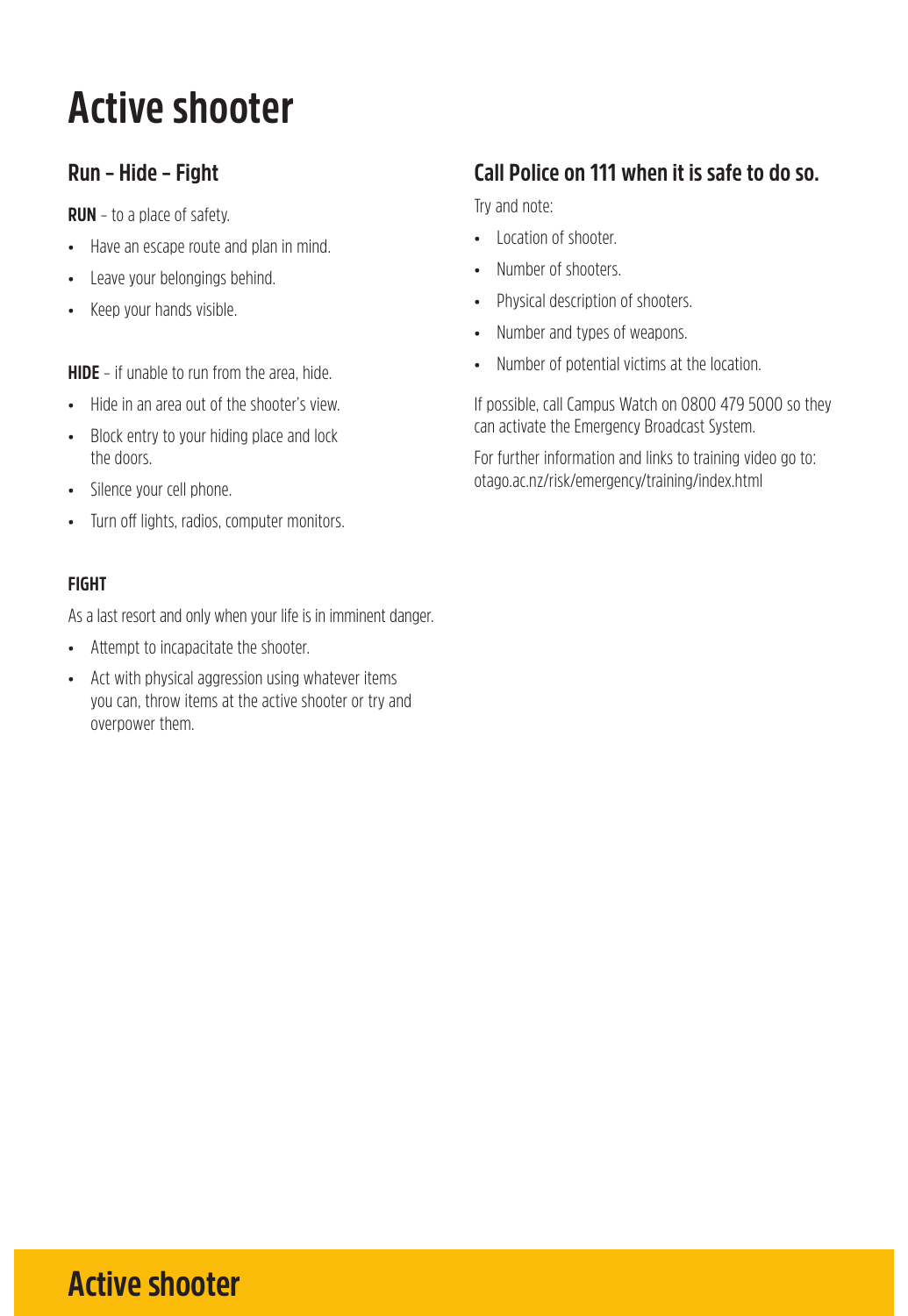## **Flooding/storms/gale force winds/power outage**

#### **Flooding**

- If the building is in danger of being flooded, evacuate all staff, students and visitors to a safe area unaffected by the flooding and notify Campus Watch on 0800 479 5000. Otherwise, do not evacuate unless instructed to by Property Services, Campus Watch or the Emergency Services.
- Switch off any electrical equipment and gas that could be affected by water.
- Move any chemicals, documents, equipment and valuables to a safe area, if there is time.

#### **Burst pipe etc**

• Maintenance emergencies contact Property Services 03 479 8003 (Helpdesk).

#### **Storm/gale force winds**

- Move all people away from the windows.
- Close all curtains, drapes and blinds.
- Shelter in strongest part of building (central corridors).
- Stay clear of large areas with glass atriums or glass roofs.
- Stay inside.
- To report any property damage ring Property Services 03 479 8003 (Helpdesk).

#### **Power outage**

- Report outage to Property Services 03 479 8003 (Helpdesk).
- Evacuate the building only if it is necessary. Lighted signs will indicate exits where available.
- Treat all electrical equipment as live, as power may be restored at any time without notice.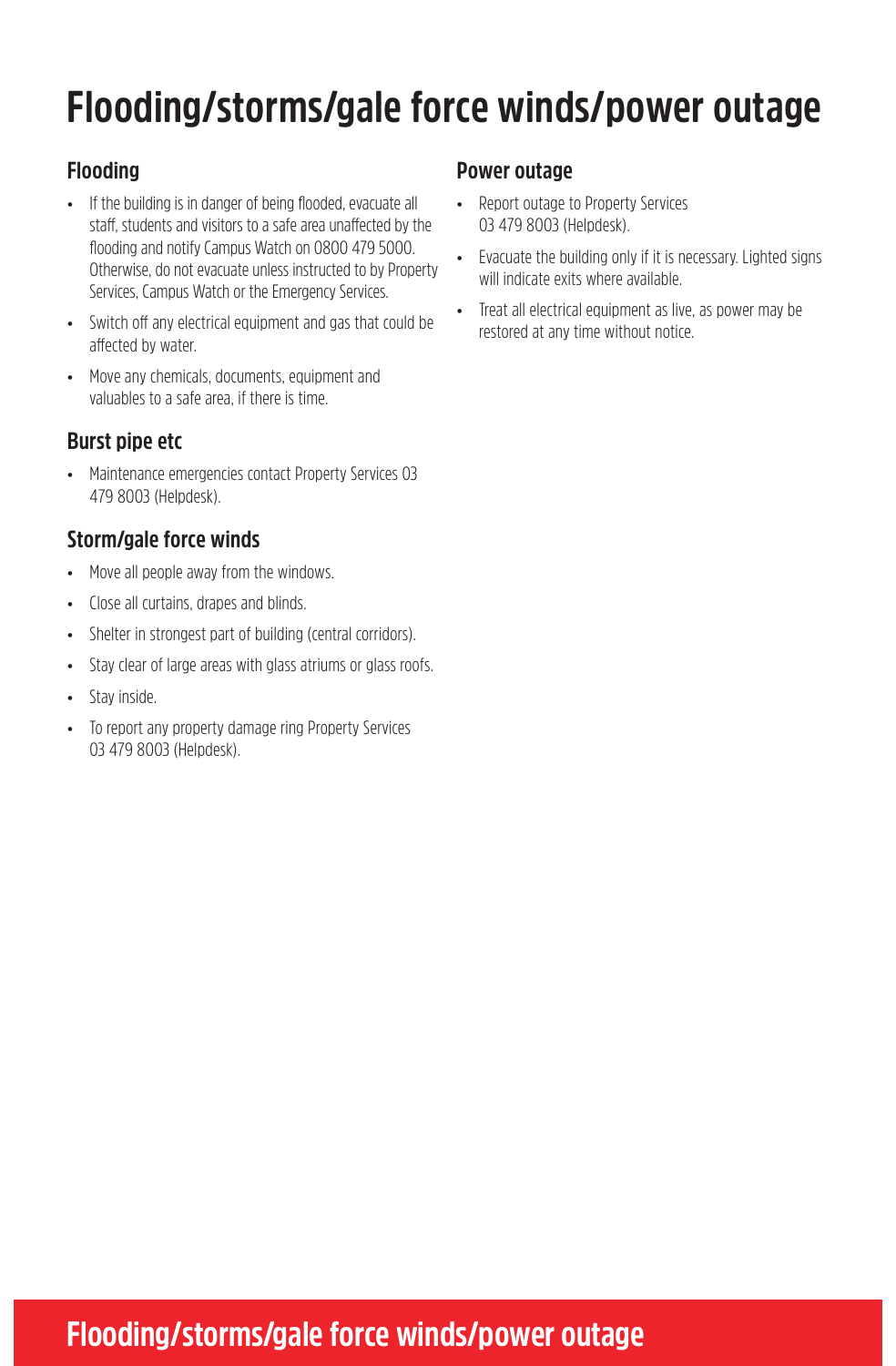## **Incident reporting**

- Every incident resulting in harm to people (staff, students, contractors or any other members of the public), damage to property or damage to the environment must be reported to your Department Health and Safety Officer (DHSO) or Occupational Health Team.
- Any incident that could have involved (near miss) harm to people, damage to property or damage to the environment must be reported to your DHSO or the Occupational Health Team.

You can report an incident from the Health and Safety web page: otago.ac.nz/healthandsafety

The DHSO or Occupational Health Team member in my area is:

Phone number is:

To contact the Occupational Health Team please email: ohn@otago.ac.nz

#### **Notifiable event**

Includes serious injury and serious risk to the health and safety of people. See the Health and Safety web page: otago.ac.nz/healthandsafety or Section 23 and 24 of the Health and Safety at Work Act 2015.

• Any accident that meets the definition of a **notifiable event** (including death) must be reported to the Health and Safety Office immediately. Please phone either, Head, Health and Safety Compliance 027 227 7796 or Health and Safety Manager 027 489 1051 as soon as possible after the incident.

#### **If in doubt contact the Health and Safety Office.**

Email: hsa@otago.ac.nz

#### **In an Emergency**

Contact Campus Watch on 0800 479 5000 (x 5000 from University phone) if Emergency Services (police, fire, ambulance) are called to the University.